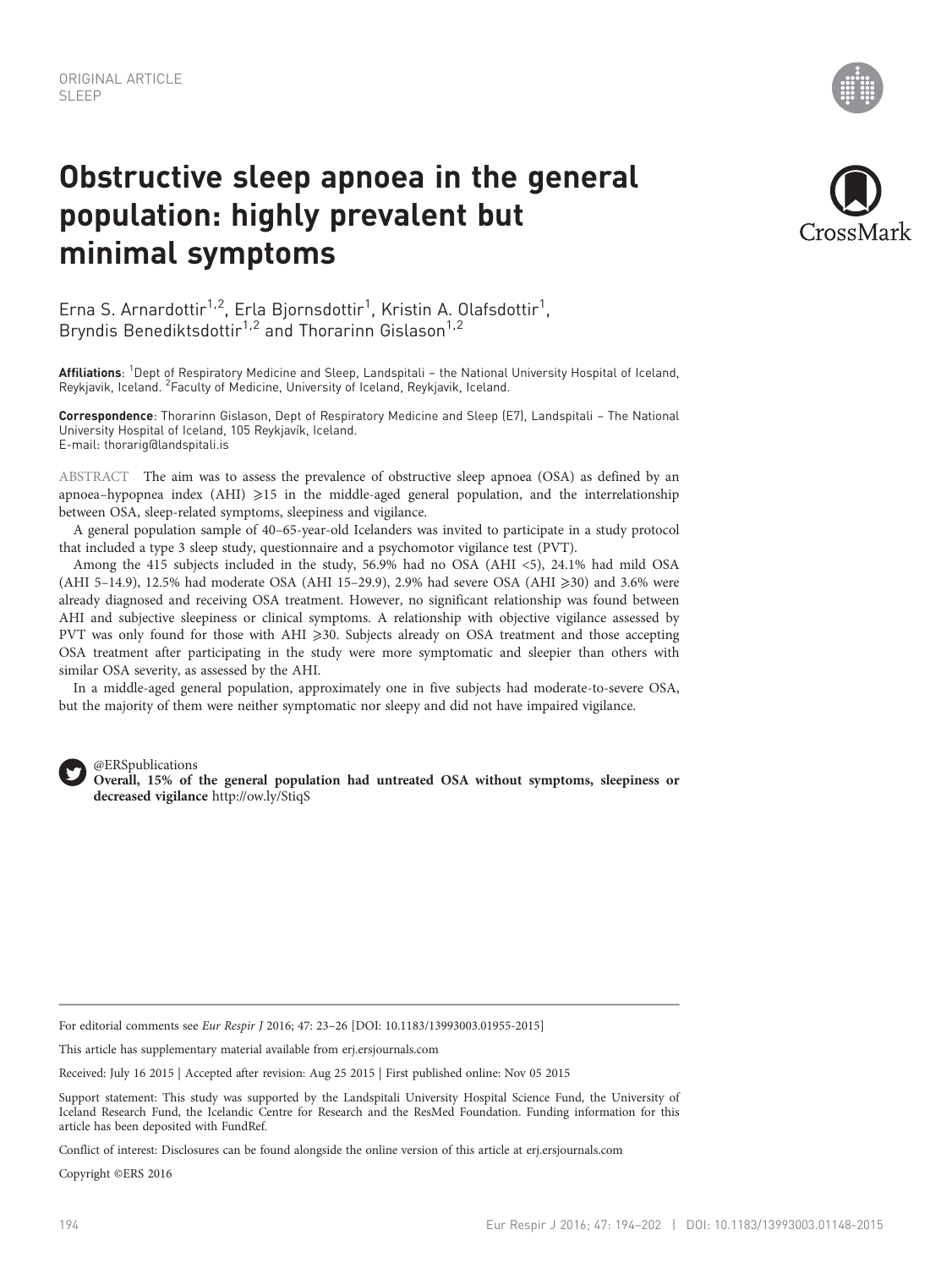#### Introduction

Obstructive sleep apnoea (OSA) was considered a very rare disorder 30 years ago [\[1](#page-7-0)], but recent epidemiological studies show an astonishingly high prevalence. Moderate to severe OSA has been found in up to 50% of men and 25% of women in the middle-aged population as defined by an apnoea–hypopnea index  $(AHI) \geq 15$  [[2](#page-7-0), [3](#page-7-0)].

Over the past 30 years, obesity levels have risen dramatically, partly explaining the increase in OSA prevalence [\[1\]](#page-7-0). However, increased obesity may not be the only explanatory variable as the measurement techniques and scoring criteria have also changed markedly over the same period [\[4](#page-7-0)–[6](#page-8-0)]. These changes make the relevance of the AHI  $\geq$ 15 cut-off levels in today's studies unclear, as these cut-off levels were set using measurement techniques and scoring criteria other than those currently used [\[4\]](#page-7-0).

The AHI as the sole criterion for having OSA is problematic, as AHI rises continuously with age and is highest in the elderly [[7\]](#page-8-0), while the association between OSA and hypertension, cardiovascular diseases [\[8, 9\]](#page-8-0) and relative mortality rate is much higher in younger subjects with OSA [\[10\]](#page-8-0). In addition, previous studies have shown that AHI is poorly associated with many of the classical symptoms and the physiology of OSA as measured by, for example, quality of life, sleepiness and performance [\[11, 12](#page-8-0)].

Recent studies have shown that many of those diagnosed with OSA do not suffer from subjective sleepiness [\[13](#page-8-0)], previously considered a cardinal symptom of OSA [[4](#page-7-0)]. Sleepiness is not a requirement for diagnosis of OSA, as shown by the diagnostic criteria of the International Classification of Sleep Disorders, third edition (ICSD-3) [\[14](#page-8-0)]. Also, while studies have shown an improvement in objective vigilance with positive airway pressure (PAP) treatment [\[15](#page-8-0), [16](#page-8-0)], a relationship between OSA severity and vigilance in the middle-aged general population has not been found [[17](#page-8-0)].

The aim of this study was to assess the prevalence of OSA as measured by AHI ≥15, in a well-defined middle-aged general population sample, and to assess the relationship of OSA with sleep-related symptoms, subjective sleepiness and objective vigilance.

#### Material and methods

#### **Subjects**

The subjects in the present study were Icelandic general population subjects in the European Community Respiratory Health Survey (ECRHS) [[18](#page-8-0)]. The study participants were first studied in 1990 [[18](#page-8-0)], again in 2000 [\[19\]](#page-8-0) and for the third time in 2012 (online supplementary material). Among the 522 subjects contacted for participation in ECHRS III, 40 refused to participate, eight had moved, two had died, six were untraceable and a further two did not find the time to participate before the study was closed in May 2013. Nine subjects responded over the phone whereas a total of 455 came to the outpatient clinic for participation, or 87% of those invited.

Consent for the study was granted by the national bioethics committee (VSN-11-121) and by the data protection authority of Iceland, and written consent was obtained from all the research subjects.

#### Questionnaires and anthropometric measurements

Subjects answered questions on smoking, general health and chronic diseases and listed their medication use in a manner similar to that of the previous ECHRS studies [\[18, 19](#page-8-0)]. Additionally, a questionnaire on sleep habits, symptoms and disorders was administered to all subjects, developed by the Sleep Apnea Genetics International Consortium (SAGIC) [\[20\]](#page-8-0). The SAGIC questionnaire uses the same format as the Basic Nordic Sleep Questionnaire [\[21\]](#page-8-0) when asking about symptoms of insomnia, snoring, nocturnal sweating, nocturnal gastro-oesophageal reflux (nGOR), etc. with the addition of a new "don't know" response alternative on a scale of 1–6: 1) never or very seldom; 2) less than once a week; 3) once to twice a week; 4) three to five times a week; 5) every day or almost every day of the week; and 6) don't know. The Epworth Sleepiness Scale (ESS) [\[22\]](#page-8-0) was administered, as well as questions on restless leg syndrome (RLS) [\[23\]](#page-8-0) (defined in [[24](#page-8-0)]). Habitual snoring was defined as reported snoring more than three times a week in the Berlin questionnaire [\[25\]](#page-8-0). All questionnaires were translated from English into Icelandic and back-translated to assure accuracy. Height and weight were measured in the same manner for all participants.

#### Assessment of vigilance

Vigilance performance was assessed using the psychomotor vigilance test (PVT) [\[26\]](#page-8-0) (PVT-192; CWE, Inc., Ardmore, PA, USA). The test was performed over a 10-min period after a single 1-min acclimation practice, between 09:00 h and 16:30 h on the day following the sleep study. The following PVT outcomes were analysed in a similar manner as in previous publications [\[17](#page-8-0), [27](#page-8-0)]: 1) mean response speed defined as the reciprocal of mean response time (RT) in milliseconds (ms−<sup>1</sup> ); 2) number of transformed lapses (RT  $\geqslant$ 500 ms) subjected to the Tukey transformation ( $\sqrt{x}+\sqrt{(x+1)}$ ); 3) number of response errors (false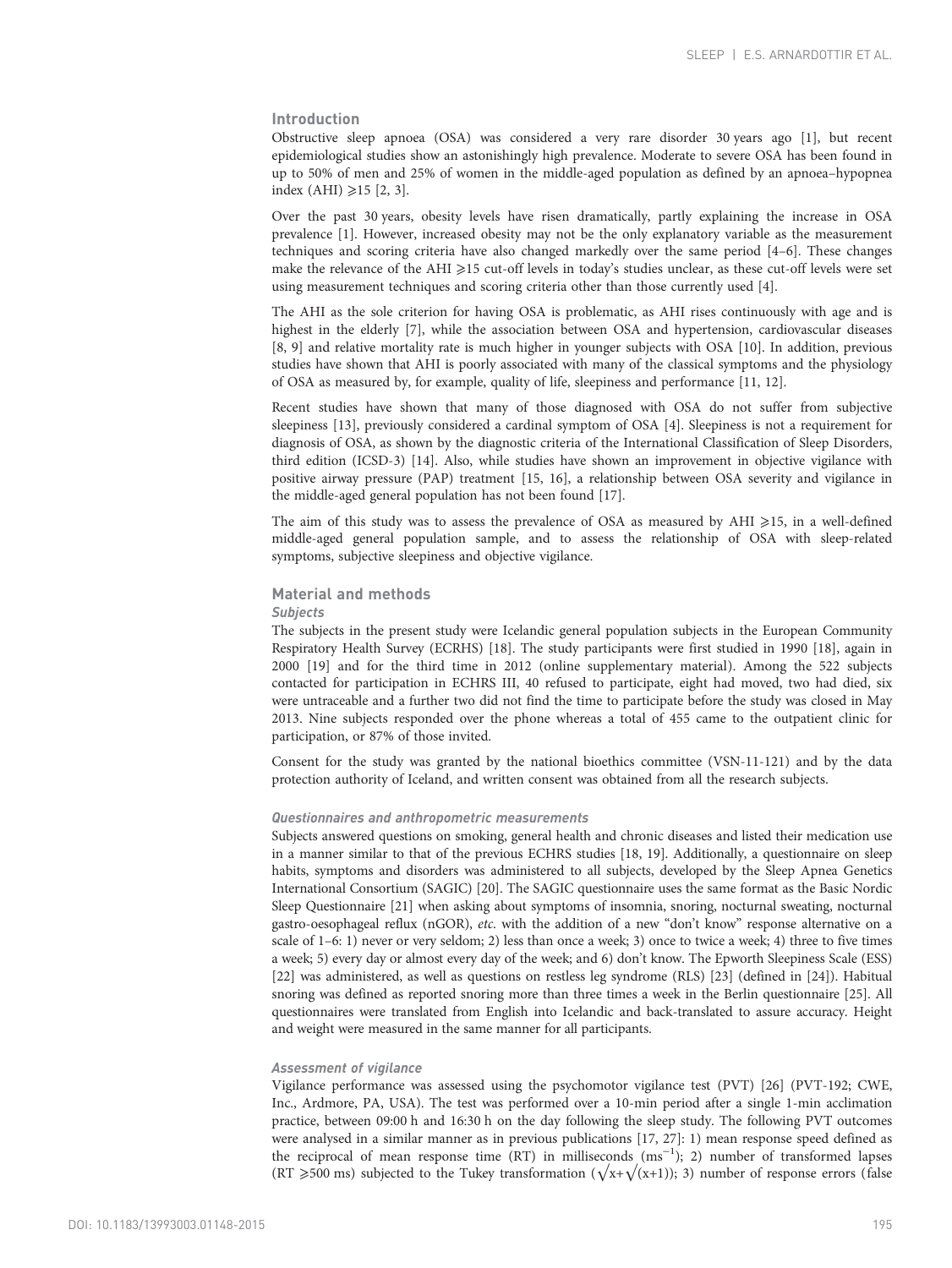starts and wrong button presses) subjected to the Tukey transformation; 4) mean of the reciprocal of the fastest 10% RTs; 5) mean of the reciprocal of the slowest 10% RTs; 6) slope of linear regression line across the 10 min of the task; and 7) sum of Tukey-transformed lapses and response errors. Five subjects had >20 errors, indicating poor compliance with the study instructions, and were therefore removed from the PVT analysis.

#### Whole-night studies

All subjects who participated in the ECRHS III were invited for a type 3 sleep study [\[28\]](#page-8-0) using a T3 device (Nox Medical, Reykjavik, Iceland). Nasal airflow was recorded through a cannula. Chest and abdominal movements were measured using respiratory inductive plethysmography belts. Pulse and oxygen desaturation were measured by a finger probe oximeter based on a four-beat exponential average (Nonin Medical Inc., Plymouth, MN, USA). Body position, activity and audio were measured using sensors situated on the chest.

The sleep studies were scored by two trained sleep technologists. Studies had to have  $\geq 4$  h of scorable oxygen saturation and more than two out of three respiratory traces: cannula flow, thorax and respiratory inductive plethysmography belts. Subjects were invited to undertake a repeat study if the study was not of acceptable quality for analysis. Total analysis time was assessed based on questionnaires and the sleep technologist's review of the study. Sleep studies were scored in accordance with the American Academy of Sleep Medicine (AASM) 2007 manual [\[6\]](#page-8-0), using the accepted hypopnea classification requiring a  $\geq$ 30% drop in respiratory flow for  $\geq 10$  s with  $\geq 4\%$  oxygen desaturation.

#### Statistical methods

For bivariate analysis, the Chi-squared test and t-test (one-way ANOVA if more than two groups) were used for nominal and continuous variables, respectively, whereas logistic and linear regression were used for the respective multivariable analyses. Means are presented as  $\pm$ sp, unless otherwise indicated. Additional sensitivity analyses were performed, using the AHI and oxygen desaturation index linearly (square-root transformed) and AHI >15 or AHI >30 cut-offs in events per hour instead of the four OSA severity categories. All of these analyses led to the same conclusions as the primary analysis. STATA (12.0; StataCorp, College Station, TX, USA) was used for all statistical analyses.

#### Results

#### The study cohort

Among the 455 participants, 28 declined to participate in a whole-night study, 11 recordings were technically unacceptable and one subject declined the weight measurement [\(fig. 1\)](#page-3-0). No differences were found between the excluded and included subjects (online supplementary table S1).

A total of 415 were therefore included in the study cohort: n=400 with usable sleep studies and 15 patients previously diagnosed and already on treatment for OSA [\(table 1](#page-4-0)). The mean±sp age of the cohort was 54.7±6.8 years (range 42–66 years), BMI was 28.2±5.0 kg·m−<sup>2</sup> , 16.6% were current smokers and 30.6% had doctor-diagnosed hypertension. In addition, 2.9% of the cohort had doctor-diagnosed type 2 diabetes, 2.7% had ever had a stroke and 2.7% had been diagnosed with angina, heart attack or coronary heart disease.

Males had a higher severity of OSA on average and were more likely to report habitual snoring than females. However, females had a higher prevalence of sleep-related symptoms such as nocturnal sweating, dry mouth upon awakening and morning headaches, difficulties initiating sleep and RLS symptoms than males [\(table 1](#page-4-0)).

#### Prevalence of OSA

The sleep study for the 400 subjects with previously untreated OSA showed that 236 subjects (59.0%) had no OSA, 100 (25.0%) had mild OSA (AHI 5–14.9), 52 (13.0%) had moderate OSA (AHI 15–29.9) and 12  $(3.0%)$  had severe OSA (AHI  $\geqslant$ 30) [\(table 2](#page-5-0)). Subjects with OSA were more likely to be male, older and obese than other subjects ([fig. 2](#page-6-0)). Sex, age and BMI were all significant variables in explaining the AHI in a linear regression analysis, explaining a total of 23.5% of the variance in AHI levels. However, the OSA severity groups did not differ with regard to smoking history or hypertension. In addition, subjects with moderate or severe OSA were not more likely to have cardiometabolic disease than subjects with no or mild OSA.

#### OSA and sleep-related symptoms

The four OSA severity groups were assessed with regard to sleep-related symptoms. A significant difference between groups was only found for habitual snoring (p<0.0001). Other sleep-related symptoms did not differ between the OSA severity groups ([table 2](#page-5-0)). A logistic regression for individual sleep-related symptoms, adjusting for age, sex and BMI confirmed these findings.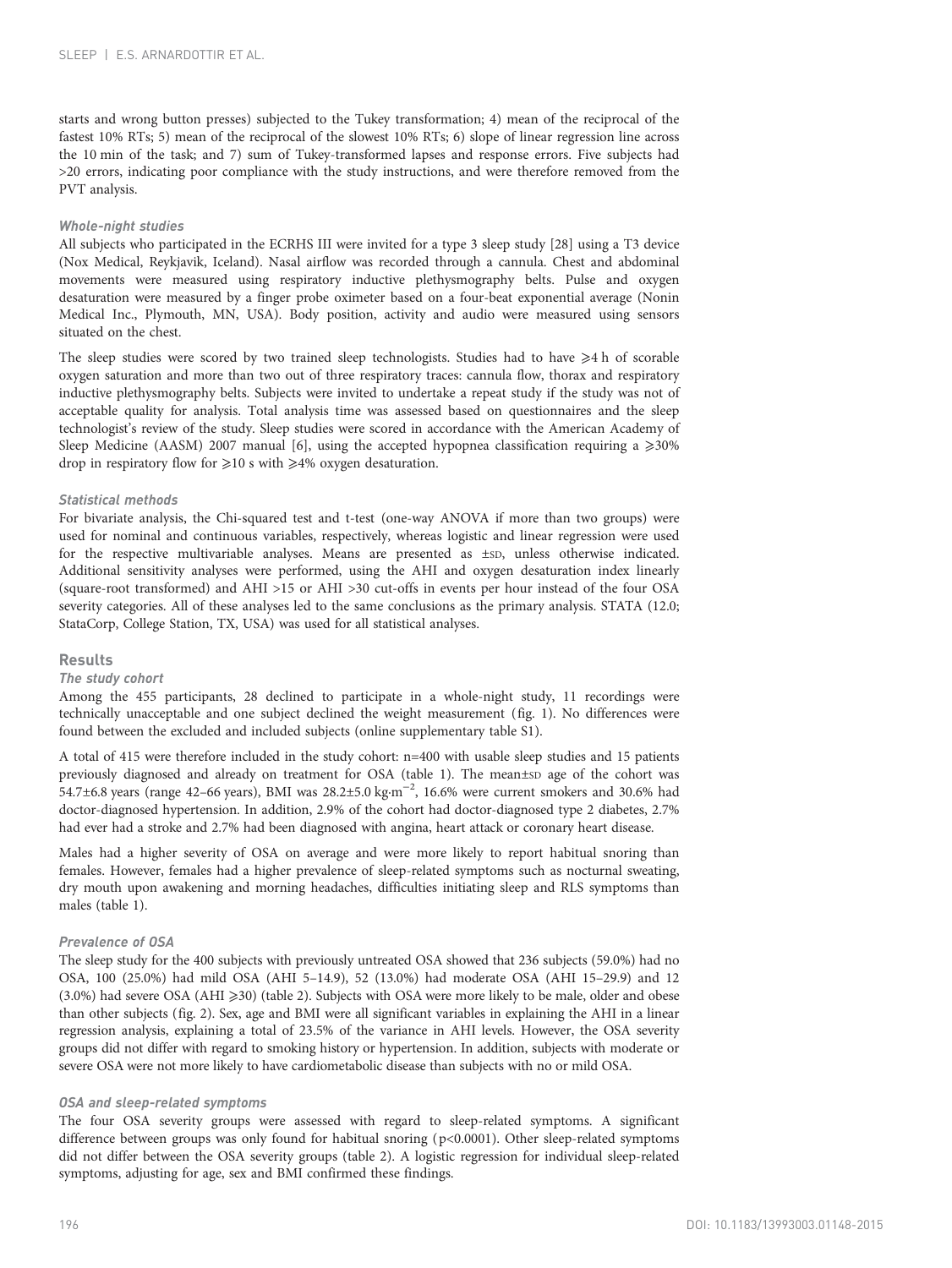<span id="page-3-0"></span>

FIGURE 1 Flowchart of the study participants. BMI: body mass index; OSA: obstructive sleep apnoea; AHI: apnoea–hypopnea index; PAP: positive airway pressure; MAD: mandibular advancement device.

## Relationship between sleep disordered breathing and sleepiness

Among the 400 subjects, 371 fully answered the ESS questionnaire. Lower age and higher BMI were significantly related to the total ESS score but no effects of sex were found. No differences were found in subjective sleepiness between OSA severity groups as assessed by the total ESS score or ESS  $\geq$ 10 ([table 3](#page-6-0) and [fig. 3a](#page-7-0)). Regression analyses adjusting for age, sex and BMI confirmed these findings.

Males had on average faster reaction speeds in the PVT than females (reaction speed 4.2±0.5 ms<sup>-1</sup> versus  $4.1 \pm 0.4 \text{ ms}^{-1}$ , p=0.007) but also made more errors than females  $(3.0 \pm 1.8 \text{ ms}^{-1}$  versus  $2.6 \pm 1.6 \text{ ms}^{-1}$ p=0.01). The reaction speed decreased significantly with higher age and higher BMI.

A significant difference in objective vigilance, as assessed by reaction speed as well as number of lapses, was found between OSA severity groups ([table 3](#page-6-0) and [fig. 3b\)](#page-7-0). However, the differences found were driven solely by the AHI  $\geq$ 30 group (n=12). A linear regression analysis adjusted for sex, age and BMI confirmed these findings as no overall differences were found between the OSA severity groups [\(table 3](#page-6-0)). However, the AHI ≥30 group was significantly or borderline different from the "no OSA group" as a reference group in the adjusted analysis with regards to mean reaction speed ( $p=0.02$ ), fastest 10% reaction speed ( $p=0.07$ ), slowest 10% reaction speed ( $p=0.06$ ), number of lapses ( $p=0.06$ ) and total errors ( $p=0.046$ ).

To assess whether a lower AHI cut-off would be more appropriate than the classical AHI  $\geqslant$ 30 for severe OSA, the moderate OSA group was divided in two by the median value (AHI 19.2). However, no significant differences were found with regards to any PVT performance parameters between those with moderate "low" and moderate "high" OSA severity as defined by the AHI.

No significant relationship was found between objective vigilance as assessed by any of the above PVT variables and subjective sleepiness as assessed by the total ESS score.

#### Clinical follow-up of subjects diagnosed with untreated OSA

After the study finished, all 64 subjects who had an AHI  $\geq$ 15 (44 males and 20 females) were invited for an interview with a sleep specialist to discuss potential treatment options. This was part of a clinical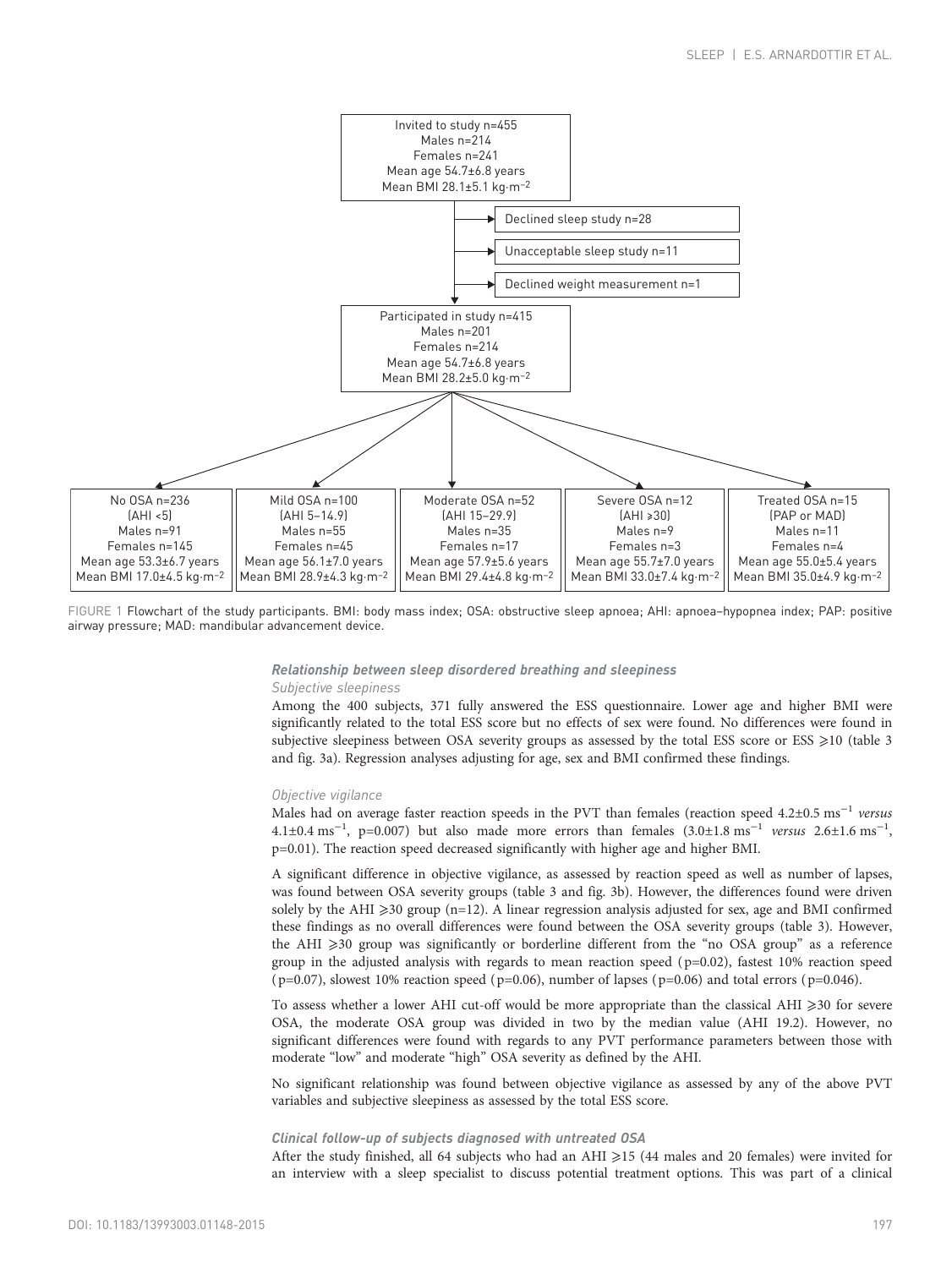<span id="page-4-0"></span>TABLE 1 Characteristics of the population included in the sleep study analysis as well as those who refused to have a sleep study or had an unusable study

|                                                     | All subjects   | <b>Males</b>   | <b>Females</b> | p-value  |
|-----------------------------------------------------|----------------|----------------|----------------|----------|
| Subjects n                                          | 415            | 201            | 214            |          |
| <b>Demographics</b>                                 |                |                |                |          |
| Age years                                           | $54.7 + 6.8$   | $54.8 + 6.9$   | $54.6 \pm 6.8$ | 0.74     |
| Males                                               | 48.4           |                |                |          |
| BMI $kg·m-2$                                        | $28.2 + 5.0$   | $28.6 + 4.4$   | $27.8 + 5.4$   | 0.10     |
| Smoking                                             |                |                |                |          |
| Current                                             | 16.6           | 15.4           | 17.8           | 0.34     |
| Former                                              | 44.6           | 48.3           | 41.1           |          |
| Never                                               | 38.8           | 36.3           | 441            |          |
| Ever had hypertension                               | 30.6           | 28.4           | 32.7           | 0.34     |
| Sleep study                                         |                |                |                |          |
| Apnoea-hypopnea index <sup>#</sup>                  | $7.3 + 9.3$    | $9.5 \pm 10.4$ | $5.2 + 7.7$    | < 0.0001 |
| Oxygen desaturation index <sup>#</sup>              | $6.6 \pm 8.2$  | $8.6 \pm 9.0$  | $4.7+6.9$      | < 0.0001 |
| Hypoxia time <sup>#,¶</sup> %                       | $4.7 \pm 12.9$ | $5.3 \pm 12.4$ | $4.2 \pm 13.4$ | 0.02     |
| Minimum $S_{a0}$ <sup>#</sup> %                     | $85.2 + 5.4$   | $84.7+4.9$     | $85.8 \pm 5.5$ | 0.02     |
| <b>Symptoms</b>                                     |                |                |                |          |
| Snoring $\geqslant$ 2 per week                      | 42.3           | 53.7           | 31.1           | < 0.0001 |
| Nocturnal sweating ≥3 per week                      | 10.2           | 5.9            | 14.2           | 0.007    |
| Dry mouth when awakening $\geqslant$ per week       | 18.9           | 14.4           | 22.8           | 0.046    |
| Morning headache $\geq 1$ per week                  | 14.5           | 10.3           | 18.2           | 0.03     |
| Difficulties initiating sleep $\geqslant$ per week  | 12.6           | 7.9            | 17.1           | 0.006    |
| Difficulties maintaining sleep $\geqslant$ per week | 37.6           | 37.8           | 37.4           | 0.94     |
| Early morning awakenings $\geqslant$ 3 per week     | 13.5           | 13.2           | 13.7           | 0.87     |
| Nocturnal GOR symptoms ≥1 per week                  | 6.1            | 6.5            | 5.9            | 0.81     |
| RLS symptoms                                        | 15.9           | 11.1           | 20.3           | 0.01     |

Data are presented as mean±sD or %, unless otherwise stated. Bold type represents statistical significance. BMI: body mass index; SaO<sub>2</sub>: arterial oxygen saturation; GOR: gastro-oesophageal reflux; RLS: restless legs syndrome. <sup>#</sup>: n=15 subjects currently on treatment for obstructive sleep apnoea were excluded from comparison. The data were square-root transformed or cubic transformed for statistical analysis as appropriate to normalise distribution;  $\mathbb{1}$ : S<sub>aO2</sub> <90%.

follow-up and not part of the original study protocol. Altogether, 31 (48.4%) accepted the invitation. Of these, 27 were advised to seek treatment for OSA in the interview, 26 started PAP treatment, and one started mandibular advancement device (MAD) treatment. Of the 26 subjects starting PAP treatment, 18 were still on PAP treatment 2 years later.

Subjects accepting PAP treatment were on average more obese, sleepier and reported more nocturnal sweating than the other subjects with an AHI  $\geq 15$  (online supplementary table S2). They were also borderline and more likely to report difficulties maintaining sleep and nGOR. However, no differences were found with regard to sex, age, OSA severity, smoking, hypertension or objective vigilance.

#### Subjects with treated OSA

The 15 subjects receiving treatment for OSA when the study started were 11 males and four females with a mean age of 55.0±5.4 years. and mean BMI of 35.0±4.9 kg·m<sup>-2</sup> (online supplementary table S3). 13 were using PAP treatment and two were using MAD. There had been a mean 6.8±4.7 years since their OSA diagnosis. When diagnosed, OSA severity was high but diverse. The mean ESS score at baseline was 10.2±4.8, significantly higher than for all other subjects in the cohort  $(p=0.008)$  as well as those with previously untreated moderate-to-severe OSA (p=0.03).

### **Discussion**

In a middle-aged general population in Iceland, 15.4% had an AHI ⩾15 and a further 3.6% were already on OSA treatment, indicating an OSA prevalence of 19% in this population. However, the majority of the subjects with previously untreated OSA did not report sleep-related symptoms, were not sleepy and did not have decreased objective vigilance.

The prevalence of OSA in the general population in this study was similar to other recent studies [\[1\]](#page-7-0). These more recent studies have reported a much higher prevalence than earlier studies [[1](#page-7-0)]. We believe that the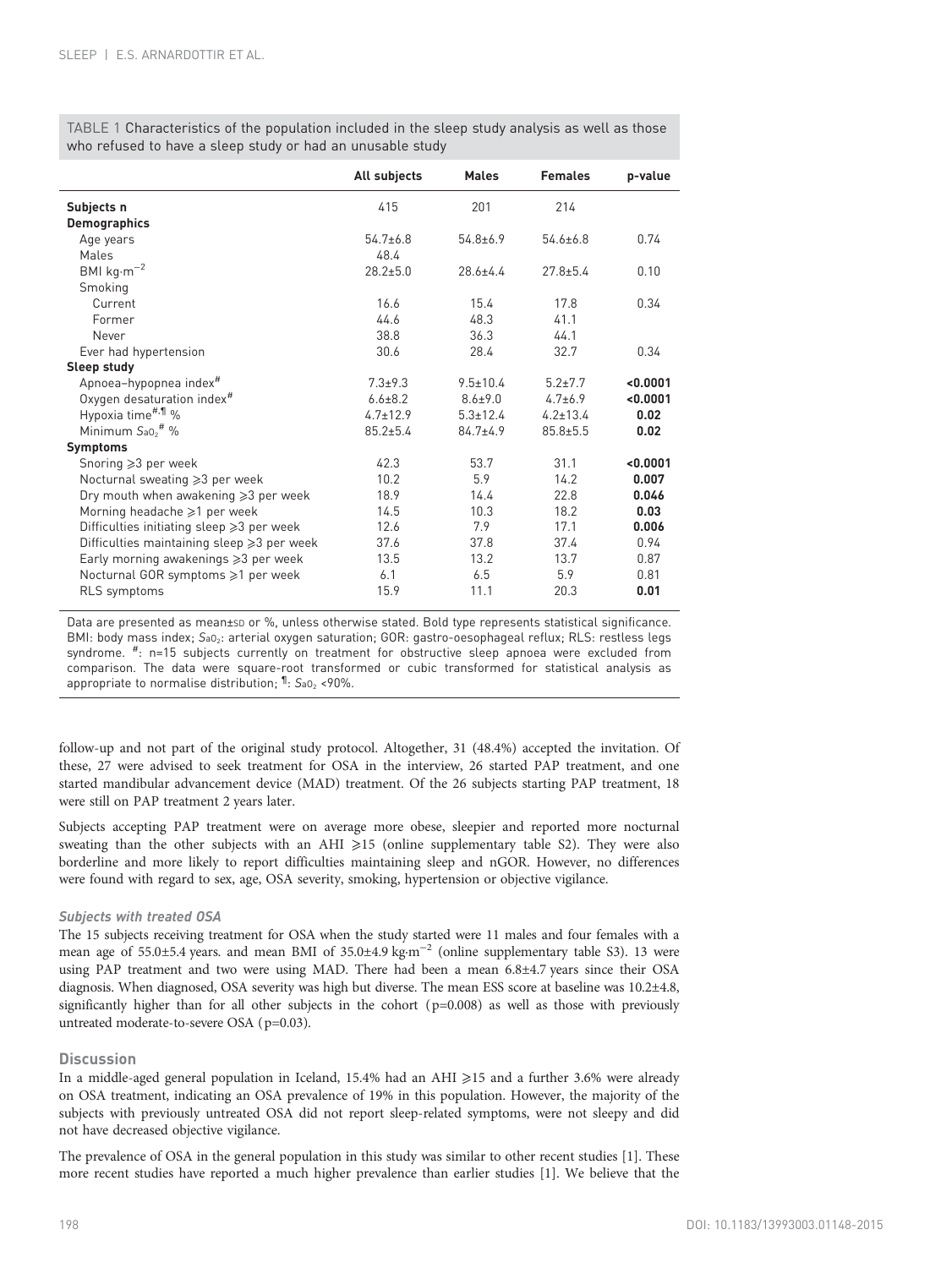|                                                     | No OSA         |                | Mild OSA Moderate OSA Severe OSA p-value |                 |          |
|-----------------------------------------------------|----------------|----------------|------------------------------------------|-----------------|----------|
| Subjects n                                          | 236            | 100            | 52                                       | 12              |          |
| <b>Demographics</b>                                 |                |                |                                          |                 |          |
| Age years                                           | $53.3 \pm 6.7$ | $56.1 \pm 7.0$ | $57.9 \pm 5.6$                           | $55.7 \pm 7.0$  | < 0.0001 |
| Males                                               | 38.6           | 55.0           | 67.3                                     | 75.0            | < 0.0001 |
| BMI $kg·m-2$                                        | $27.0 + 4.5$   | $28.9 \pm 4.3$ | $29.4 \pm 4.8$                           | $33.0 \pm 7.4$  | < 0.0001 |
| Smoking                                             |                |                |                                          |                 |          |
| Current                                             | 17.0           | 17.0           | 17.3                                     | 25.0            | 0.49     |
| Former                                              | 40.3           | 50.0           | 50.0                                     | 50.0            |          |
| Never                                               | 42.8           | 33.0           | 32.7                                     | 25.0            |          |
| Ever had hypertension                               | 28.0           | 31.0           | 30.8                                     | 25.0            | 0.92     |
| Sleep study                                         |                |                |                                          |                 |          |
| Apnoea-hypopnea index <sup>#</sup>                  | $1.8 \pm 1.4$  | $9.2 \pm 2.7$  | $20.0 + 3.6$                             | $43.4+9.8$      | < 0.0001 |
| Oxygen desaturation index <sup>#</sup>              | $1.9 \pm 1.6$  | $8.1 \pm 3.6$  | $17.4 + 4.6$                             | $37.8 + 8.0$    | < 0.0001 |
| Hypoxia time <sup>1</sup> %                         | $3.2 \pm 13.0$ | $3.8 + 5.5$    | $8.9 \pm 15.8$                           | $23.1 \pm 23.6$ | < 0.0001 |
| Minimum $S_{a0}$ <sup>#</sup> %                     | $87.5 \pm 4.1$ | $82.6 \pm 5.1$ | $81.4 + 4.4$                             | $76.1 \pm 6.6$  | < 0.0001 |
| <b>Symptoms</b>                                     |                |                |                                          |                 |          |
| Snoring $\geqslant$ 3 per week                      | 30.6           | 49.5           | 74.5                                     | 77.8            | < 0.0001 |
| Nocturnal sweating ≥3 per week                      | 11.5           | 6.3            | 8.7                                      | 20.0            | 0.37     |
| Dry mouth when awakening $\geqslant$ per week       | 17.1           | 19.5           | 28.6                                     | 11.1            | 0.33     |
| Morning headache $\geq 1$ per week                  | 15.5           | 12.2           | 17.4                                     | 0.0             | 0.47     |
| Difficulties initiating sleep $\geqslant$ per week  | 13.2           | 10.5           | 16.3                                     | 20.0            | 0.70     |
| Difficulties maintaining sleep $\geqslant$ per week | 38.2           | 36.2           | 37.5                                     | 40.0            | 0.99     |
| Early morning awakenings $\geqslant$ per week       | 12.0           | 13.7           | 18.4                                     | 20.0            | 0.61     |
| Nocturnal GOR symptoms ≥1 per week                  | 5.8            | 6.3            | 6.5                                      | 20.0            | 0.35     |
| <b>RLS</b> symptoms                                 | 13.6           | 17.5           | 25.0                                     | 10.0            | 0.23     |

<span id="page-5-0"></span>TABLE 2 Characteristics of the study population (n=400) with no previous diagnosis of obstructive sleep apnoea (OSA) divided by OSA severity

Data are presented as mean±so or percentage, unless otherwise stated. Bold type represents statistical significance. BMI: body mass index; SaO<sub>2</sub>: arterial oxygen saturation; GOR: gastro-oesophageal reflux; RLS: restless legs syndrome. <sup>#</sup>: the data were square-root transformed or cubic transformed for statistical analysis as appropriate to normalise distribution;  $\mathbb{1}$ : S<sub>aO<sub>2</sub> <90%.</sub>

"inflation" in reported OSA prevalence is at least partly explained by the changes in measurement techniques and scoring criteria for OSA over the past 30 years and is not solely explained by the increase in obesity levels. For example, in the first sleep studies a thermistor, which is not sensitive to subtle changes in airflow, was used to estimate hypopneas [\[29\]](#page-8-0). Also, anecdotally, a higher signal averaging time was used for the pulse oximeter in the earlier OSA studies resulting in a lower number of oxygen desaturations measured [\[30\]](#page-8-0). However, it is unclear to what extent this affected the number of desaturations measured as very few articles include this information. In addition, the scoring criteria have changed significantly over the years, especially for hypopneas, with some sleep laboratories using definitions requiring changes in airflow only [\[4\]](#page-7-0), others requiring  $\geqslant$ 3% oxygen desaturations and/or arousals [[5](#page-7-0)] and the most stringent ones requiring ⩾4% oxygen desaturations [\[6\]](#page-8-0). This difference in criteria has a large impact on the calculated AHI, even causing a doubling of the AHI between scoring criteria [[2](#page-7-0), [31](#page-8-0)].

The high prevalence of OSA found in the general population in this study was related to male sex, obesity and reported snoring, while women were more likely to report sleep-related symptoms. However, no relationship was found between OSA severity and diagnosed cardiometabolic diseases. Similarly, several previous studies have shown that many OSA patients do not suffer from subjective sleepiness [\[13, 32](#page-8-0)]. Only those few (3.6%) in the general population already on PAP treatment in our study were excessively sleepy as measured by the ESS while untreated.

We found no relationship between OSA and objective vigilance as assessed by the PVT, except in the 12 subjects with severe OSA. Therefore, subjects diagnosed with moderate OSA in the general population did not have impaired objective vigilance compared to those with no or mild OSA. Previous studies have found significantly worse performance in OSA patients compared to controls [[33](#page-8-0)] and an improvement in vigilance with PAP treatment [\[15](#page-8-0), [16\]](#page-8-0). However, in a community-based sample no relationship was found between OSA severity and PVT performance except in those aged  $\geq 65$  years [[17](#page-8-0)], an age range not assessed in our study cohort. Also, unlike in our study, they did not specifically test an AHI  $\geq$ 30 cut-off. Furthermore, we found no relationship between subjective sleepiness and objective vigilance performance, a dissociation known previously from sleep-deprivation studies in healthy subjects [\[34\]](#page-8-0).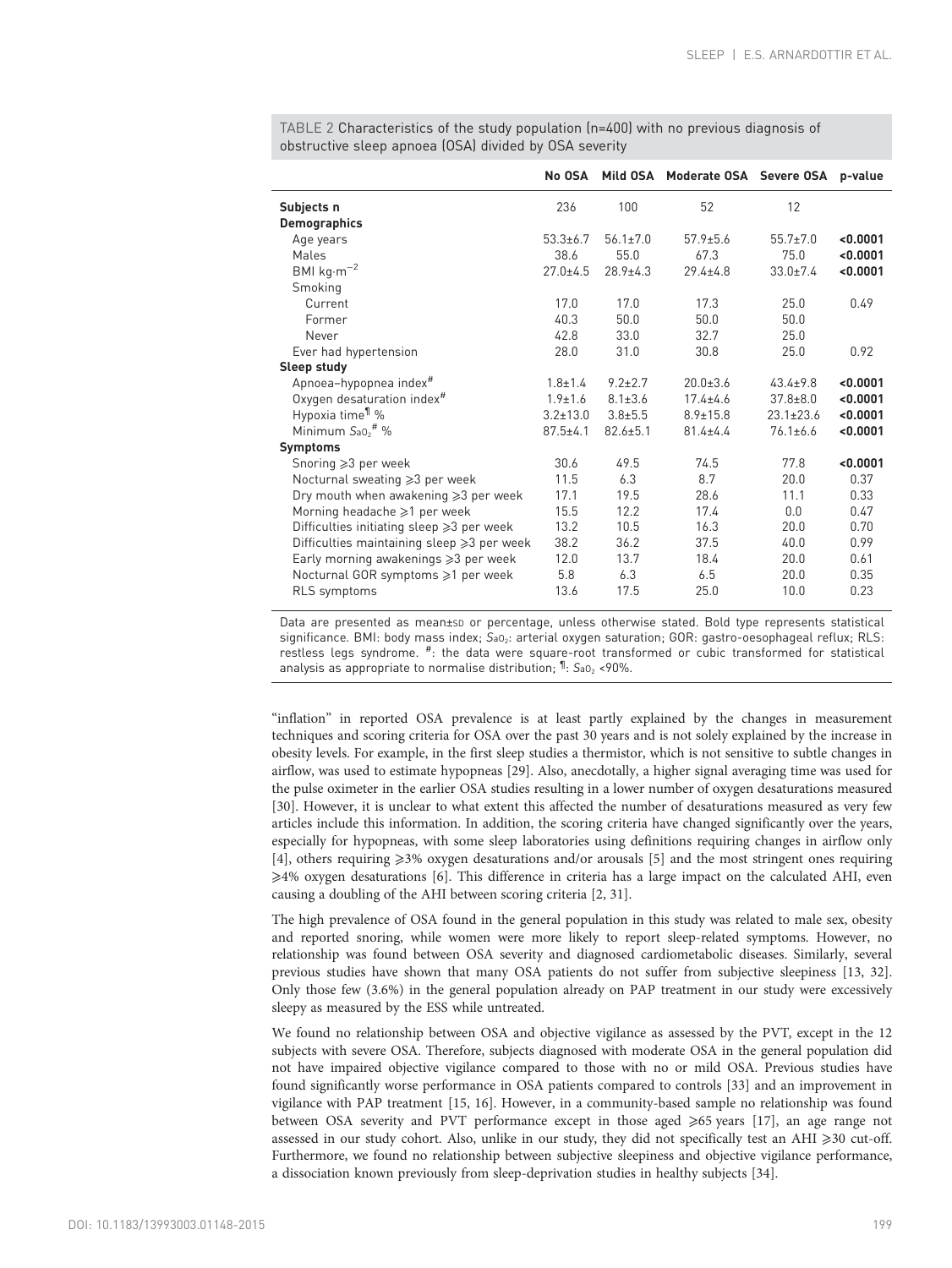<span id="page-6-0"></span>

FIGURE 2 Mean apnoea–hypopnea index (AHI) by sex, age group and body mass index (BMI) category. a) males; b) females.

A simple AHI cut-off of 15 may therefore be inadequate to define who has symptomatic OSA and is in need of treatment because of daytime sleepiness or impaired objective vigilance when cardiovascular risk factors are not present. Still there are individuals in the AHI 15–30 group who, when offered PAP treatment, adjust to the treatment, especially if they are proportionally more symptomatic. In our opinion, new criteria for OSA disease severity are needed, as well as further research into new disease markers that are more related to symptoms and cardiometabolic effects than is the AHI.

The European Union has recently set new driving regulations requiring all drivers with suspected OSA as defined by an AHI ≥15 to be referred for medical advice before issuing or renewing a driving licence, due to the relationship with excessive daytime sleepiness [\[35\]](#page-8-0). Also, OSA patients need to show adequate control and compliance with treatment at regular intervals to establish "continued good vigilance" and to maintain their driving licence [\[35\]](#page-8-0). Our study shows that these regulations are not appropriate or

|                                                               | No OSA              | Mild OSA                      | Moderate<br><b>OSA</b> | <b>Severe</b><br><b>OSA</b> | p-value<br><b>ANOVA</b> | Adjusted<br>$p$ -value <sup>#</sup> |
|---------------------------------------------------------------|---------------------|-------------------------------|------------------------|-----------------------------|-------------------------|-------------------------------------|
| Subjects n<br><b>Subjective sleepiness</b>                    | 236                 | 100                           | 52                     | 12                          |                         |                                     |
| ESS score<br>Excessive sleepiness (ESS $\geq 10$ )            | $7.0 + 4.0$<br>24.8 | $7.0 \pm 3.8$<br>23.9         | $67+41$<br>20.8        | $8.3 \pm 5.4$<br>44.4       | 0.74<br>0.51            | 0.90<br>0.95                        |
| <b>Objective sleepiness (PVT)</b>                             |                     |                               |                        |                             |                         |                                     |
| Mean reaction speed 1/RT                                      | $4.2 \pm 0.4$       | $4.1 \pm 0.5$                 | $4.2 + 0.3$            | $39+06$                     | 0.008                   | 0.14                                |
| Fastest 10% reaction speed ms                                 | $5.3 \pm 0.5$       | $5.1 \pm 0.5$                 | $5.2 \pm 0.5$          | $5.0 + 0.6$                 | 0.03                    | 0.22                                |
| Slowest 10% reaction speed ms                                 | $2.8 \pm 0.4$       | $2.7 \pm 0.5$                 | $2.7 \pm 0.4$          | $2.5 \pm 0.6$               | 0.03                    | 0.24                                |
| Minor lapses (RT > 500 ms) <sup>1</sup>                       | $2.0 \pm 1.3$       | $2.3 \pm 1.7$                 | $2.2 \pm 1.2$          | $3.0 \pm 2.8$               | 0.04                    | 0.24                                |
| Total errors (false starts and<br>wrong buttons] <sup>1</sup> | $2.8 \pm 1.7$       | $2.7 \pm 1.7$                 | $3.1 \pm 1.7$          | $2.1 \pm 1.3$               | 0.20                    | 0.39                                |
| Lapses and errors <sup>11</sup>                               | $4.8 \pm 2.2$       | $5.0 \pm 2.4$                 | $5.3 \pm 2.4$          | $5.1 \pm 3.5$               | 0.61                    | 0.90                                |
| PVT slope (time on task<br>decrement                          |                     | $-0.02\pm0.04$ $-0.02\pm0.05$ | $-0.01\pm0.04$         | –በ በ2+በ በለ                  | 0.90                    | 0.93                                |

TABLE 3 Subjective (Epworth Sleepiness Scale (ESS)) and objective (psychomotor vigilance test (PVT)) sleepiness for subjects within obstructive sleep apnoea (OSA) severity categories

Data are presented as mean±sp or %, unless otherwise stated. Bold type represents statistical significance. A total of n=371 fully answered the ESS and n=395 had valid responses in the PVT. RT: response time # : linear regression analysis between OSA severity groups (logistic regression for ESS categories) adjusted for age, sex and body mass index;  $^{\text{\tiny{\textsf{I}}}}\!.$  transformed using  $\sqrt{x}$ + $\sqrt{x}$  (x+1).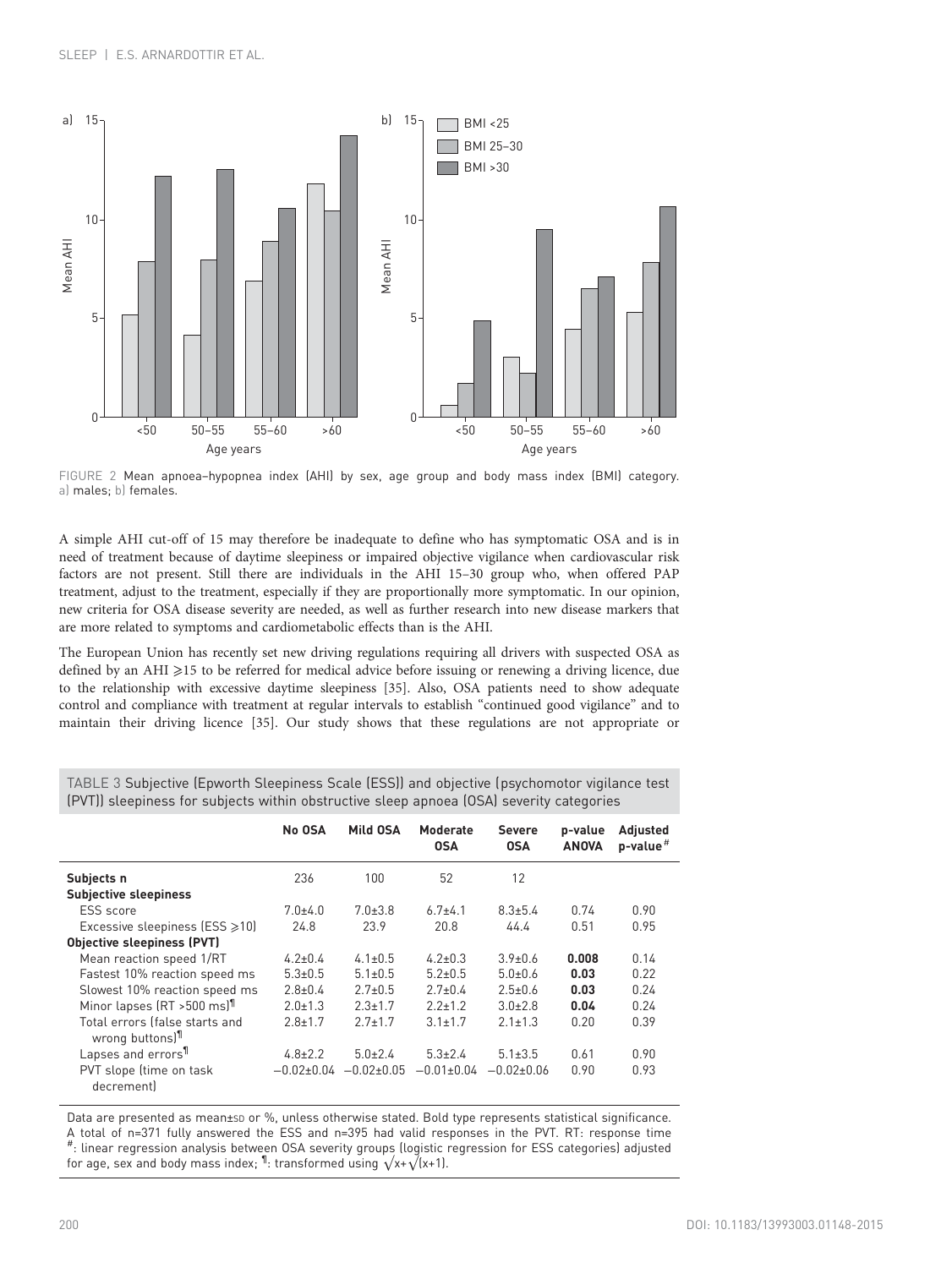<span id="page-7-0"></span>

FIGURE 3 a) Subjective and b) objective sleepiness by severity of obstructive sleep apnoea (OSA), showing a) Epworth Sleepiness Scale (ESS) score (p=0.74) and b) mean reaction speed in the psychomotor vigilance test (p=0.008), driven solely by the severe OSA group.

sufficient to identify OSA subjects with excessive daytime sleepiness and/or decreased vigilance and will include many in the general population with OSA who are non-sleepy and do not have vigilance issues.

The strengths of this study include the high participation rate in a general population sample, the detailed questionnaire and measurements performed. Our study used the AASM 2007 recommended criterion for hypopnea scoring, requiring a 4% oxygen desaturation. The agreement between scorers has been shown to be higher for this criterion than other hypopnea criteria [\[31](#page-8-0)], which also results in more events being scored [2, [31\]](#page-8-0).

The limitations of this study include the cross-sectional analysis which does not allow us to make any inferences about the long-term effects of having untreated OSA in the general population with regard to cardiometabolic effects, sleepiness or performance [[36](#page-8-0)]. Also, in this article we only assessed the relationship between OSA and diagnosed cardiometabolic diseases. Differences with regards to cardiometabolic risk factors may be found when, for example, blood samples or blood pressure are assessed [\[37\]](#page-8-0). However, this was beyond the scope of this article. Another possible limitation is the type 3 sleep study used, instead of polysomnography for the diagnosis of OSA. However, this is clinical practice in many countries [[28](#page-8-0)] and is accepted in the ICSD-3 [\[14\]](#page-8-0). Type 3 studies have also been shown to be comparable to polysomnography for OSA diagnosis, at least in subjects without major comorbidities [\[38](#page-8-0)–[40](#page-8-0)]. Finally, a systematic follow-up of those using PAP treatment after participation in this study has not been performed.

#### Conclusions

In a large general population sample of Icelanders aged 40–65 years, almost one subject out of five had OSA as defined by the AHI ≥15 cut-off. However, as a group, those with an AHI between 15 and 30 did not report sleep-related symptoms, excessive daytime sleepiness or impaired objective vigilance to a larger extent than the non-apnoeic group. More reliable methods are urgently needed to differentiate between those who are healthy and subjects with sleep disordered breathing who should be offered treatment.

#### Acknowledgements

We would like to thank the following staff members at the Landspitali – The National University Hospital of Iceland (Reykjavik, Iceland) for their contribution: Lovisa Gudmundsdottir, Hjordis Sigrun Palsdottir, Kristin Bara Jorundsdottir, Sigrun Sigmundsdottir, Sigrun Gudmundsdottir, Sigridur Sigurdardottir, Kristjan Andri Kristjansson and Solveig Rosa Davidsdottir, who all participated in the data collection.

#### References

- 1 Gislason T, Sunnergren O. Obstructive sleep apnoea in adults. In: Annesi-Maesano I, Lundbäck B and Viegi G, eds. Respiratory Epidemiology (ERS Monograph). Sheffield, European Respiratory Society, 2014; pp. 88–105.
- 2 Heinzer R, Vat S, Marques-Vidal P, et al. Prevalence of sleep-disordered breathing in the general population: the HypnoLaus study. Lancet Respir Med 2015; 3: 310–318.
- 3 Franklin KA, Sahlin C, Stenlund H, et al. Sleep apnoea is a common occurrence in females. Eur Respir J 2013; 41: 610–615.
- 4 Sleep-related breathing disorders in adults: recommendations for syndrome definition and measurement techniques in clinical research. The Report of an American Academy of Sleep Medicine Task Force. Sleep 1999; 22: 667–689.
- 5 Berry R, Brooks R, Gamaldo C, et al. The AASM Manual for the Scoring of Sleep and Associated Events: Rules, Terminology, and Technical Specifications, Version 2.1. Darien, American Academy of Sleep, 2014.